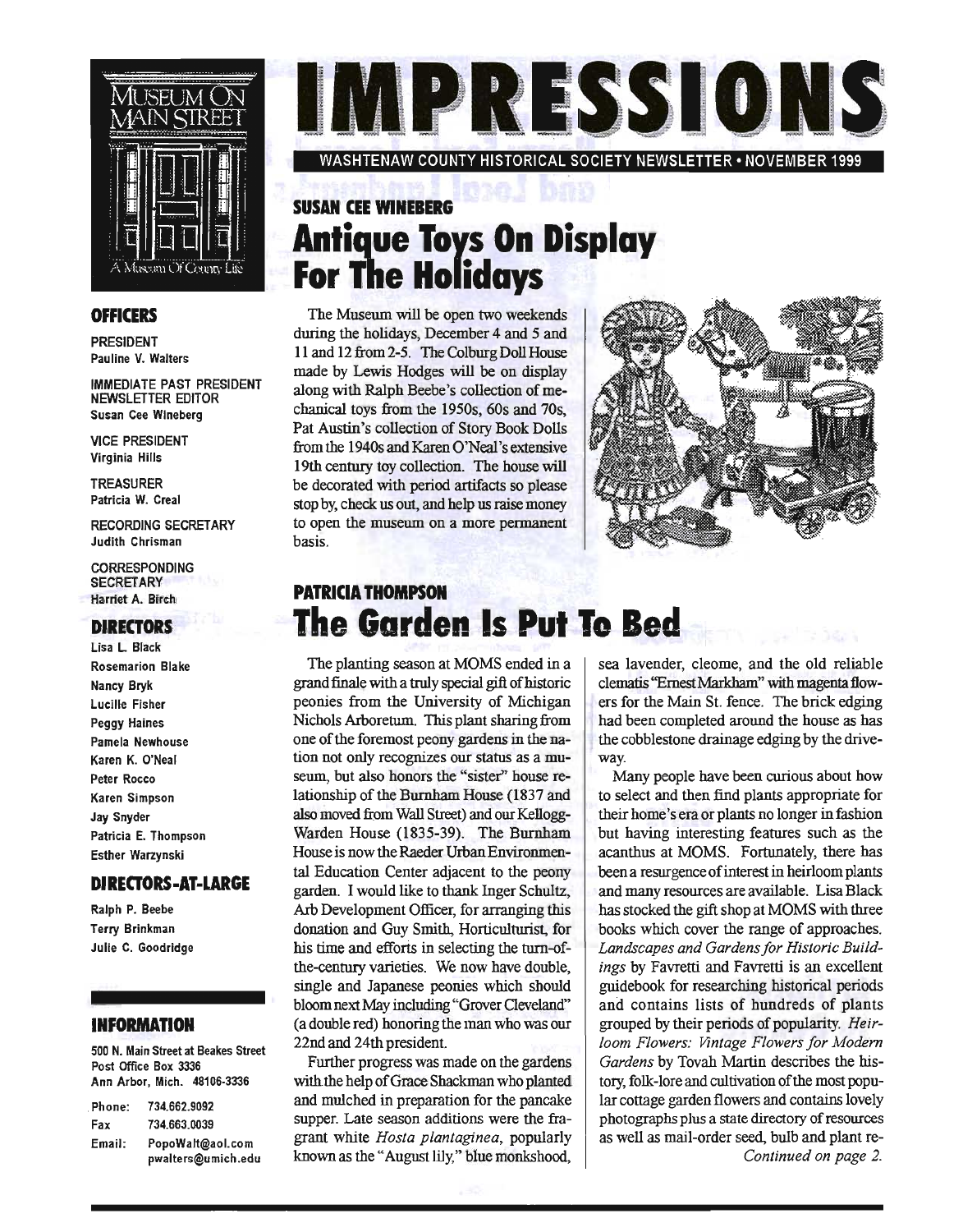### **PATRICIA THOMPSON The Garden** • • •

*(Continued from page 1.)* 

sources. The third book is *Grandmother s Garden: The Old-fashioned American Garden* 1865-1915 by May Brawley Hill. The author is an art historian who traces the evolution of American garden style using period paintings, photographs, letters, diaries and other historical material. She covers such subjects as artists and literary figures, laborers' gardens, women's changing role in gardening, regional diversity and westward migration, including a chapter on the Midwestern "frontier" which discusses Michigan. This is a beautiful book with exquisite paintings and would make a great Christmas present for anyone interested in art, history, travel and of course, gardening!

I invite anyone interested in helping next spring and anyone who has old photographs or information regarding gardens and nurseries in the late 19th and early 20th century in Washtenaw County to contact me at 663-8976 or Pauline Walters at MOMS.

# **Docents Needed**

We are looking forward to being open on a regular basis. To do this we will need much volunteer help. If you would be interested in being a docent at the Museum one or more afternoons a month, please call Pauline at 662-9092. In January we will get together to organize an active group of volunteers.

# **Knapp's Points**

Please keep sending Esther Warzynski your Knapp's Points. She has collected over 2000 points since August but stilI needs 7000 points by December 31! Her address is 1520 Martha, Ann Arbor, 48103 . Thanks to all who have faithfully sent them in to date!

# **Artifacts To Donate**

Anyone wishing to donate an artifact to WCHS should contact Collections Chair Judy Chrisman at (734) 769-7859. You can also write to her at 1809 Dexter Rd., Ann Arbor, MI 48103. You will be sent an acquisitions form for tax purposes.

### **DAVID L. LEWIS Henry Ford: legend, legacy and local landmarks** . .



The young Henry Ford in his first car, the quadricycle in 1896.

*On Sunday October 17th, David L. Lewis, Professor of Business History at the UM Business School since 1965, spoke to a packed audience of almost 70 people at the Bentley Library. Lewis, the author of more than 450 articles and* 7 *books on Ford and auto-related topics, has degrees from the University of Illinois, Boston University and the University of Michigan where he obtained a Ph.D. in economic history. He noted in his introductory remarks that his father for years was president of his local county historical SOCiety and later of the Illinois State Historical Society and that it was special for him to be talking to us for that reason. His talk was illustrated by many slides, which*  showed the many sides of Michigan's *"most famous citizen.* " *All photographs are from the Henry Ford Museum/ Greenfield Village.* 

"Heruy Ford casts a long shadow over his company and this area, and some of his views and deeds have a bearing on company policy and Southeastern Michigan to this day. Ford headed his company for 42 years---from 1903 until

1945, and his grandson Henry  $\Pi$  led it another 34 years, from 1945 until 1979. Together these two men wrote a great deal of auto history.

For Henry Ford, life began at almost 40, in 1901, when his racing exploits placed his name on sports pages and he began to attract attention outside of Detroit. He made two false starts as an auto manufacturer before organizing the Ford Motor Company in 1903. Withina decade he and his firm dominated the auto industry.

Controversial, paradoxical, and colorful, Ford was an enigma. An idealistic pioneer in some respects, he was a cynical reactionary in others. His behavior was totally unpredictable. 'History', Ford said, 'is more or less bunk' yet he went on to build the Henry Ford Museum and Greenfield Village, both great depositories of Americana. He also constructed the world's biggest auto facto ries in Highland Park, Michigan; along the Rouge River which once comprised 34 integrated factories and employed more than 100,000 workers; and the Wlllow Run Bomber Plant-- the world's largest building under one roof when completed in 1942. While building huge factories, Ford also found delight in rehabilitating old mills and operating small hydropower plants including his Sharon Hollow Mill west of Ann Arbor.

Although a lifelong friend of African-Americans, (he underwrote research by George Washington Carver), he was a persecutor of Jews. His acceptance of a medal from Hitler's emissaries in 1938 prompted a Jewish boycott, the most complete ethnic boycott in U.S. history. Later, when his company expanded its business in Israel, there was an even more costly boycott by Arab League nations. One way or another, Ford's anti-Semitism cost the Ford Company billions of dollars, and strongly influenced company policy in multiple ways.

Henry Ford rose to the heights because of a number of outstanding qualities: native intelligence and common sense even though the latter occasionally failed him. He also had an intuitive mind which leaped beyond the present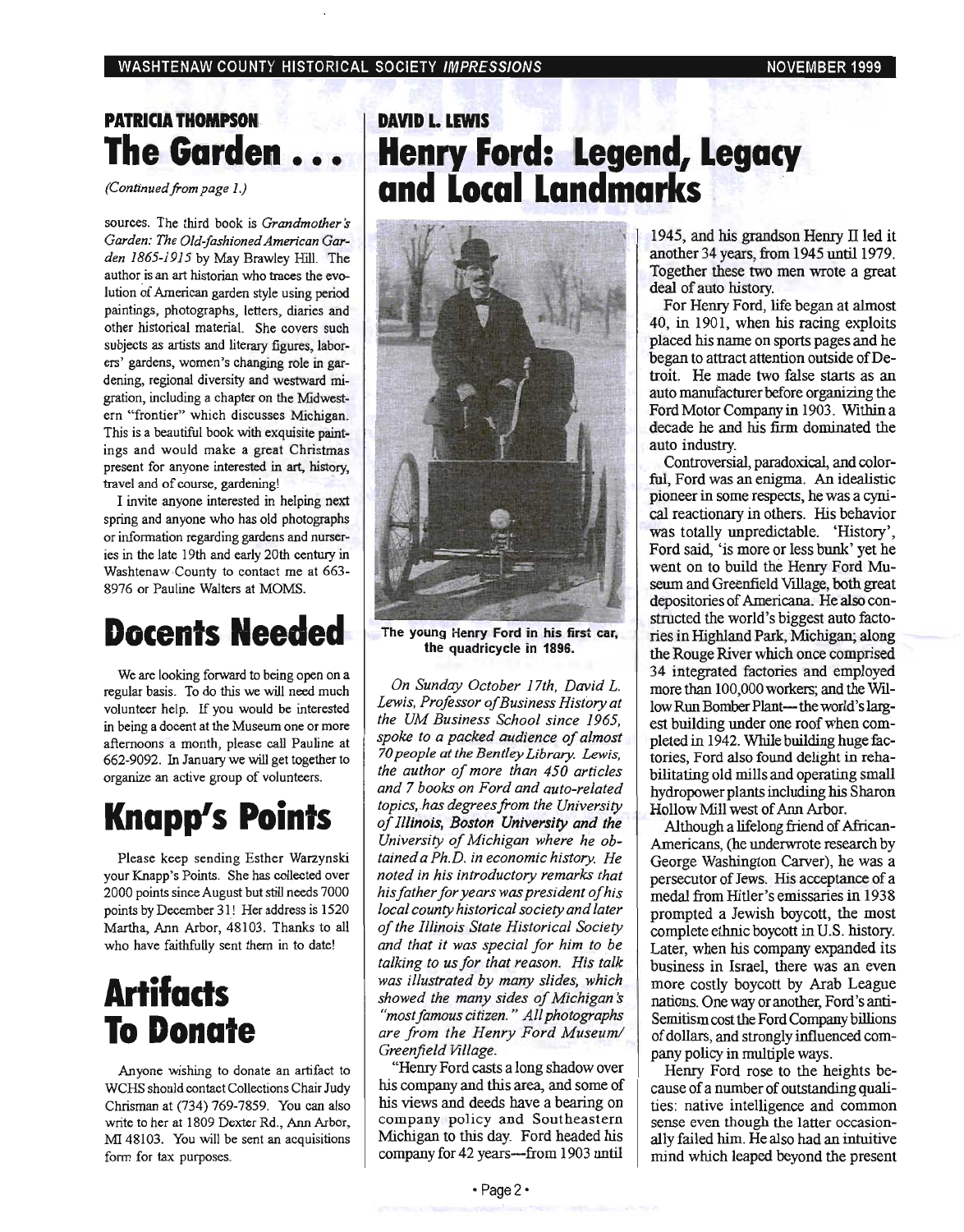#### WASHTENAW COUNTY HISTORICAL SOCIETY IMPRESSIONS NOTED THE RESOLUTION OF A RESOLUTION OF A RESOLUTION OF A RESOLUTION OF A RESOLUTION OF A RESOLUTION OF A RESOLUTION OF A RESOLUTION OF A RESOLUTION OF A RESOLUTION OF A RESO

and a special engineering talent that combined creativity 'with practicality and a remarkable memory. He also had a missionary's zeal, and a lifelong capacity for hard work, espe cially thinking, which he described as 'the hardest work there is, which is why there is so little of it. '

Henry Ford also had, or made, his share of good luck. His entry into auto making and the introduction of his Model T were perfectly timed. He was teamed with James Couzens, the company's business manager, who contributed as much as Ford himself to their firm's early success. Though an-

tagonists, Messrs. Ford and Couzens gathered together one of the finest management teams this country has ever known.

Henry Ford and his wife, Clara, had one son, Edsel. Henry loved Edsel but failing to remold him in the hardened image he preferred, gave him less than complete respect and sometimes treated himbadly. Born in 1893, Edsel grew up with the Ford Motor Company. He was named president of the firm in 1918, but remained in his father's shadow. Competent and respected by fellow executives, Edsel gradually gained responsibility for styling, sales, and advertising, but never for labor relations, engineering, or manufacturing. In the 1930s the company would have benefited greatly had Henry Ford retired and his son been allowed to take complete charge of the firm.

Edsel and his wife Eleanor, had four children between 1917 and 1925-the oldest being Henry II and the others being Benson and William Clay. Benson, a Ford executive for many years, died in 1978. William Clay retired as vice-chairman in 1989 after 40 years of company service. Two fourthgeneration Fords are now in policy making positions at the company. Henry Ford II's son, Edsel II, 50, retired as president of Ford Motor Credit company last year, and remains a director. William Clay Ford, Jr., 42, became company chairman in January of 1999. Personable and competent, he is expected to lead the company for a generation to come.

As noted earlier, Henry Ford's



Willow Run Bomber Plant in YpSilanti, ca. 1942.

achievements and legacy have cast a long shadow on America, as well as the Ford empire. In this context, let's appraise Ford's most significant achievements: his Model T, mass production methods, and wage-price practices.

A technological marvel when introduced in 1908, the Model T, as much as all other cars combined, put this country on wheels and created the world's greatest industry. It also stands as one of the most versatile cars ever produced, and is generally regarded by auto historians and others as the most significant greatest industry. It also stands as one<br>of the most versatile cars ever produced,<br>and is generally regarded by auto histo-<br>rians and others as the most significant<br>vehicle of all time. Last year LIFE maga-<br>zine named the zine named the Model T the 17th most important event of the millennium.

Mass production quickly transformed industry in America, then around the world, enabling industrialized nations to enter the Age of Mass Consumption. Mass production thus brought about changes surpassing even those initiated



The Famous Model T

by the Model T, itself a prime beneficiary of mass production. Mass production also, despite all the talk about lean production, automation, and robotics, remains the breakthrough of manufacturing breakthroughs. Mass production thus has contributed importantly to Henry Ford's legend and legacy.

Along with mass production, Ford perfected just-in-time production, which he called "inventory float," later reinvented by Toyota as "kanban." Mass production enabled Henry Ford to put into practice his third great achievement-overnight doubling the

wages of his workers while reducing the workday from nine to eight hours and over time reducing car prices by twothirds. As a consequence, workers could buy the cars they produced, setting the stage for millions of others to do likewise. The five-dollar day was the most publicized single event associated with Henry Ford, and it also is the most dramatic event in the history of wages. It will remain so until another company overnight doubles wages while reducing its workday.

Parenthetically, Ford, so paternalistic toward his employees in the 'teens, was organized labor's principal antagonist in the 1930s. The famed Battle of the Overpass during which UAW organized Walter Reuther was brutally beaten was only the most publicized of many clashes between company thugs and unionists. After a bitter four-year struggle, the

company's workers voted to join the UAW. The battling bequeathed decades of primitive labor/management relations.

Henry Ford also left various institutional legacies, of which the most important is the Ford Motor Company, America's first vertically integrated, yet highly diversified industrial empire. In Henry Ford's day, the company, along with producing cars and trucks, also mined coal, iron ore and lead; owned sawmills and vast timber lands, and made a valiant effort to carve a rubber plantation out of the Brazilian jungle. The company also operated a railroad, blast furnaces, coke ovens,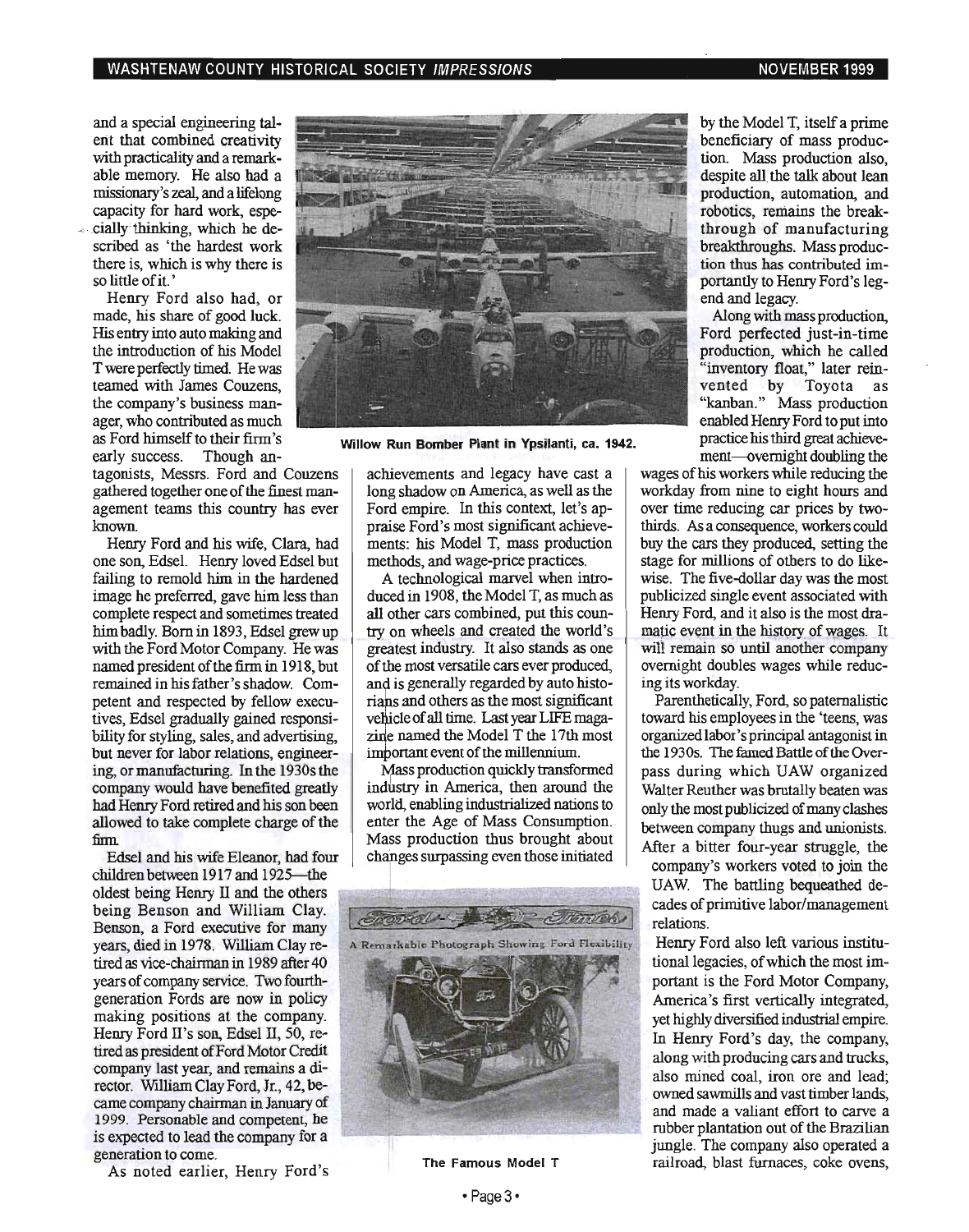

Henry Ford II and Harry Bennett in Bennett's office, 1944.

foundries, steel mills and a fleet on the Great Lakes. In addition, the company produced glass, artificial leather, textiles, gauges, paper and cement Ford also was the world's largest airplane manufacturer, building the Ford Trimotor, America's largest and leading passenger plane in its day. It is one of six planes honored by the Smithsonian for having molded commercial aviation.

Henry Ford's Fordson became the world's best-selling tractor in the early 1920s after considerable experimentation with tractors based on Model Ts including a rear-engine specimen which was driven off to the right. Henry Ford ruled out nothing, and would try anything, a thought 1'd like to leave you with. Ford also bequeathed a number of visionary ideas that have found increasing acceptance over the years. One of them promoted a pioneering soybean processing plant. Another was the world's first plastic car, which Ford built in 1941. Ford was also a dedicated motor camper and was photographed camping with Harvey Firestone, Naturalist John Burroughs and Thomas Edison. Publicity on the Vagabonds, as they styled themselves, inspired a great increase in recreational motor travel in the U.S. and Ford could be regarded as one of the fathers of auto tourism.

Ford also was the only major employer of his era to hire African-Americans in skilled and supervisory jobs. The man pictured was employed as a lab analyst as early as 1919. He later became a foreman, having charge of six foremen and 400 workers, many of them white. At the time and indeed until the 1960s almost bly the greatest that ever lived. '

A half-century after Ford's death we continue to observe the forces he set into motion. Because of them, he is widely viewed as one of this century's great visionaries and most influential figures. As the century and millenium come to a close, we are seeing and will continue to see additional evaluations of Henry Ford's place in history. Also important was his successor, grandson Henry II, who personified the company during his lengthy administration.

no other major industrial firm hired blacks in whitecollar jobs. All of the company's African-American employees were paid the same as whites, an uncommon practice in the U.S. industry inFord'sday. Following Ford's death in 1947, the *Journal of Negro History* described him as 'a great

Negro race, possi-

The "Deuce" was dutiful, putting Ford Motor Company foremost throughout his life. At the age of 26 in 1943 he was released from the Navy to rejoin the family:firm. Becoming president at age 29 in 1945, Henry II purged the company of Ann Arborite Harry Bennett and a thousand of Harry's minions. Henry II then hired a mentor, Ernest R. Breech, and got the company back on track. Eventually Breech was nudged aside and Henry took full control of the company. He had a strong and abiding interest in overseas operations, long neglected by fellow executives and increasingly he channeled some of the company's best brains abroad, promoted stateside those who produced, and saw to it that international operations were encouraged and adequately funded.

Henry II built bridges for Af-

he joined the company. He also mended fences with Jews. He tried very hard to revitalize downtown Detroit; and certainly the Renaissance Center-now General Motors World Headquarterswould not have been built without him. In 1996, in memory of Henry II, the Ford Company renamed its World Headquarters the Henry Ford II World Center and installed a statue of the former chairman in the main lobby. "

At this point in the slide show, Dr. Lewis returned to the senior Henry Ford and looked at various landmarks with which he was identified. He started with buildings that no longer exist, which include the Ford Rotunda, originally Ford's pavilion at the Chicago World's Fair of 1933 which was destroyed by fire in 1962. Another major loss was the Albert Kahn-designed building that served as Ford's headquarters from 1928 until 1956, then as HQ for Parts and Service and Lincoln-Mercury divisions. To the consternation of Ford history enthusiasts, it was razed in 1997. Vandals burned Edsel Ford's country home, Haven Hill, near Highland, about 30 miles northeast of Ann Arbor, in January of this year.

"Other buildings and artifacts associated with Ford's life remain including the Ford Company's 76-year old Engineer-



rican-Americans from the time African-American foreman at the Rouge Plant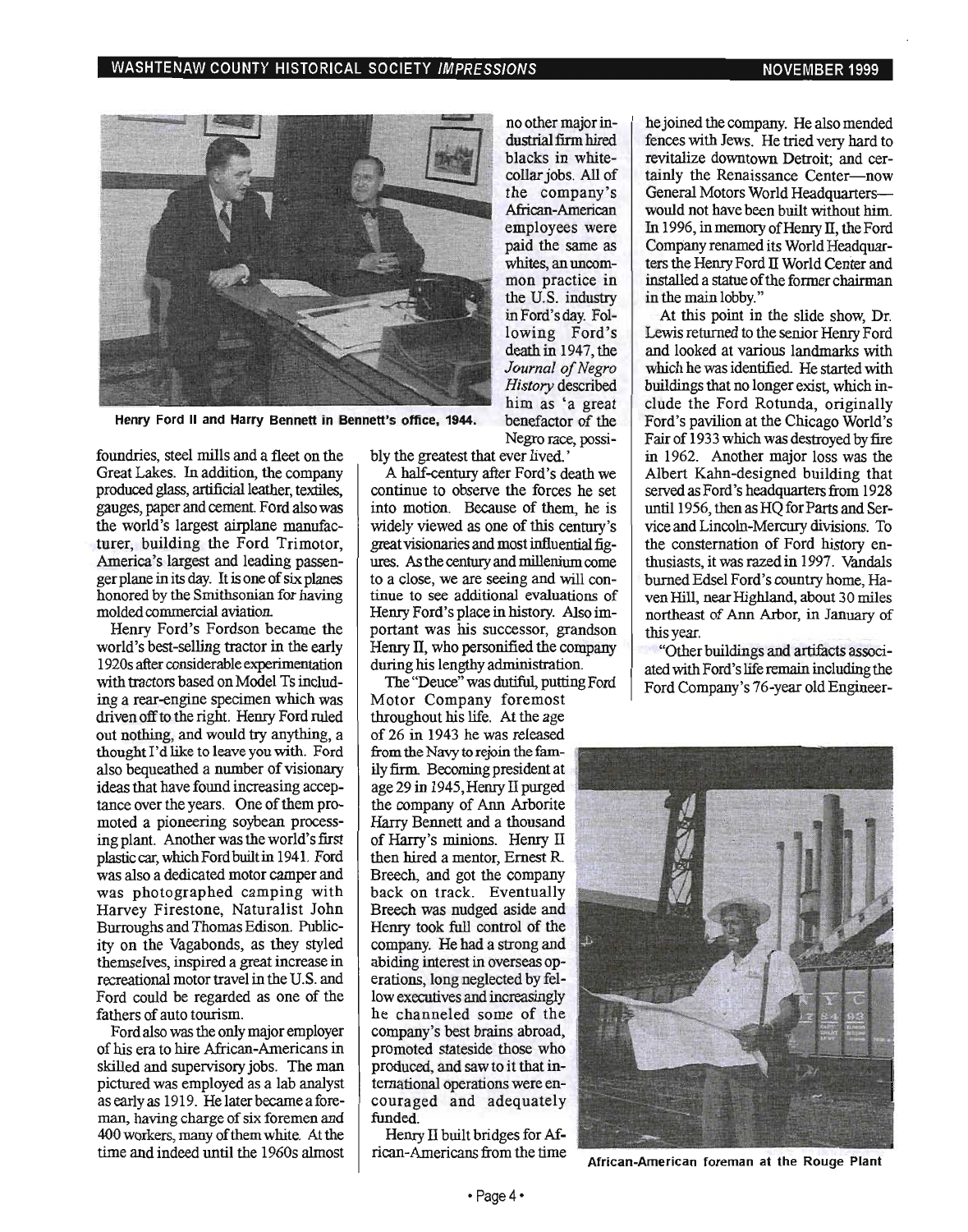ing Lab, in which Henry Ford maintained an office. It continues to serve as an engineering facility. The George Washington Carver Lab, in which Dr. Carver conducted research sponsored by Henry Ford, is now part of a medical clinic. ' . The Lincoln factory, built in 1917, now serves as a Detroit Edison warehouse. The house in which Ford was born was moved in 1944 from Ford and Greenfield Roads in Dearborn to Greenfield Village.

Ford's first car, his 1896 quadricycle, is a treasured pos-

session of the Henry Ford Museum, and is driven on ceremonial occasions. The garage in which this car was built also was removed to Greenfield Village and stands across from Ford's birthplace. A bronze plaque from 1926 designated the 58 Bagley Ave., Detroit site on which the quadricycle was built until ripped off in the 1970s. A plastic plaque now marks the site.

Everyone is familiar with Fair Lane, the Dearborn estate on which Ford and his wife lived from 1915 until their deaths in 1947 and 1950 respectively. The estate's powerhouse, in which Ford maintained a workshop, now displays the magnate's personal cars and other historic Ford vehicles. Henry and Clara's "Honeymoon House" which Clara designed and Ford built was their home from 1891-92. It was moved from Dearborn to Garden City by the Ford employee to whom Ford gave the house. It has had its roof and porch decoration removed but otherwise is the same. The home in which the Fords lived from 1908 to 1915 is a private resi· dence at 140 Edison Ave in Detroit.

Other landmarks of the Ford Motor Company include the Piquette Ave. plant in Detroit built in 1904, which is the oldest ex-auto factory in North America It still looks the same today inside and out, even retaining on its walls the "No Smoking" signs that Henry Ford instalfed there 90 years ago! The Henry Ford Heritage Assn. is trying to save this building, not least because the Model T was designed in a room on the third floor.

Two Southeastern inns remain a part



Sharon Hollow Mill, Wastenaw County

ofFord's legacy. Farmington's Botsford Inn which dates.from the 1830s, was the site where Henry and Clara danced in the 1880s. They restored the inn in the 1920s and it remained one of Michigan's two oldest hostelries until it was sold recently to Botsford Hospital. Its future use is still uncertain. Ford built the Dearborn Inn to serve passengers at the nearby Ford Airport. Marriott now manages it. Downtown Detroit's Henry and Edsel Ford Auditorium was the home of the Detroit Symphony until Orchestra Hall was restored and re-opened. It now sits empty and forlorn next to Hart Plaza, waiting for a new lease on life.

Detroit's Henry Ford Hospital, built in the teens, continues to serve the metropolitan area. The Henry Ford Centennial Library, opened in 1968 thanks to the Ford Foundation, has a Henry Ford Room which attracts students of Ford history. In addition to a statue of Ford in front of the library (note photo with Dr. Lewis) there are statues of Ford in England, Brazil, Georgia, and elsewhere in Dearbom

Another unusual legacy of Henry Ford is the hydropower mills and plants that he restored. Many are still standing and in use. Six are on the Rouge River at Northville, Waterford, Plymouth, New-burgh and Nankin Mills. Also a pleasant drive from Ann Arbor are other mills and plants built or restored by Ford, and they can easily be toured within a day. We would start at the Saline Mill, now Weller's and drive to Manchester, then Sharon Hollow, Brooklyn,

Tecumseh, Ford's country home in Macon and his Macori powerhouse, sawmill and Dynamic Kernels Mill, beautiful in all seasons (and coowned by Board Member Karen O'Neal and her husband Joe). More mills nearby include those at Dundee, Milan, Rawsonville and the original Ypsilanti plant to which the Rawsonville Hydro Station supplied power. That plant is now hemmed in by a large factory and is the only plant that is off limits to the casual viewer.

Finally, there are the Fords' modest graves. Henry and Clara are buried in the small Ford Family Cemetery on Joy Road near Greenfield in Detroit, by St Martha's Episcopal Church. Edsel and Eleanor are buried in Detroit's Woodlawn Cemetery along with Benson. Henry Ford II's ashes were scattered over the Detroit River.

OfFord's monuments perhaps the most poignant is in one of America's first shopping malls at Greenfield and Rotunda in Dearborn. Years ago, neighborhood residents, most of them Ford employees, put in place a four-foot high stone memorial to Ford. Atop the stone is a metal strip with five words, "The Shadow Passes, Light Remains"-a silent, enduring reminder that Henry Ford's legend and legacy live on."

## **Genealogical Society Meets**

The Genealogical Society of Washtenaw County will next meet Sunday December 5 at the Liberal Arts and Science Building, Lecture Hall #2 at Washtenaw Community College. The meeting starts at 1:30 PM. The speaker will be member Don Hultquist who will talk about "Searching for Swedish Ancestors, the Ancestral Home and Living Descendants." Their class will be on Probate Research and Deeds by member Nancy Krohn.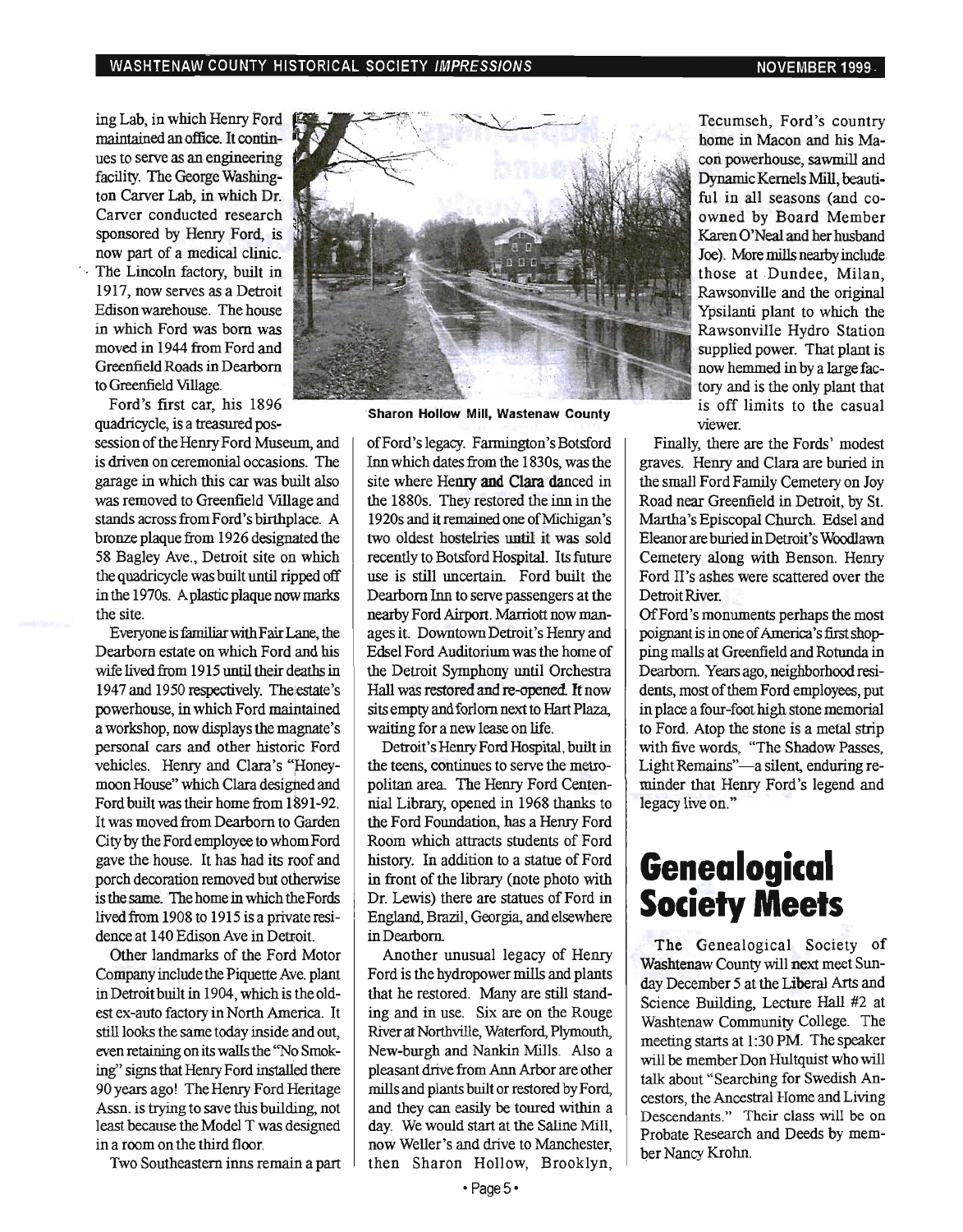# **WCHS Program Schedule November 1999 • June 2000**

Mark your Calendars for our future programs. All programs are on the third Sunday of the month from 2-4 PM and are free and open to the public. No lectures are planned for December and January.

#### **Sunday November 21,1999**

Professor Ted Ligibel ofEMU will be discussing Ford's Village Industries. This is the second in a third-part series about Ford. Location TBA by post card.

### **Sunday February** 20, **2000**

Mary Culver, Ann Arbor's new Historic Preservation Coordinator, will speak on Harry Bennett: Hatchet Man, Architect, Artist and Animal Lover. This talk will be held at the Ypsilanti UAWUnion Hall. Ms. Culver will talk about the fascinating Harry Bennett, Henry Ford's hired thug and right hand man and builder of the mysterious 'castle' on the Huron River.

### **Sunday March** 20, **2000**

Joe O'Neal will take us on a tour of his Collection of Argus cameras and optical devices located in the former Argus factory at 401 Fourth St (at William). O'Neal became fascinated with these products after he moved his successful construction company into the former Argus

factory on the Old West Side. The collection has grown so large that he now has his own small museum, which he will share with us in a personal guided tour.

### **Saturday April 5, 2000**

We are hoping to have another Antiques Appraisal by the DuMouchelles Gallery on this date. We will keep you posted.

### **Sunday April** 16, **2000**

Grace Shackman, local writer and historian, will lecture on Michigan architect Alden Dow in Ann Arbor. Though best known for his work in Midland, Dow had a strong connection to Ann Arbor through friends and clients including his sister Margaret Dow and her husband Harry Towsley. Shackman's slide tour of Dow's local work will be shown in the comfort of the new auditorium at one ofhis later works-Greenhills School.

### **Wednesday May** 17, **2000**

Annual Meeting and Potluck will be held at the Chelsea Depot at 6:00 PM. We will hear about the History of the Chelsea Milling Company by Howard S. ''Howdy'' Holmes after stuffing ourselves with the usual feast. Holmes will tell us about the famous Jiffy Mix Company his father founded in Chelsea.

### **Saturday June 3, 2000**

A van trip to Midland, Michigan will leave at 9 a.m. and return at 6 p.m. The cost will be \$40/person and there will be a limit of 30 people. We will tour the Alden Dow Home and Studio and enjoy a box lunch in the living room of this lovely home. We will visit the home of his parents, Herbert and Grace Dow, which is next door. We end the day with a

stroll through the beautiful Dow Gardens. Depending on the number of subscribers we will take one or two IS-person comfortable vans for the two-hour drive to Midland. Refreshments will be provided on the morning trip and a brief comfort stop will be made both going and returning.